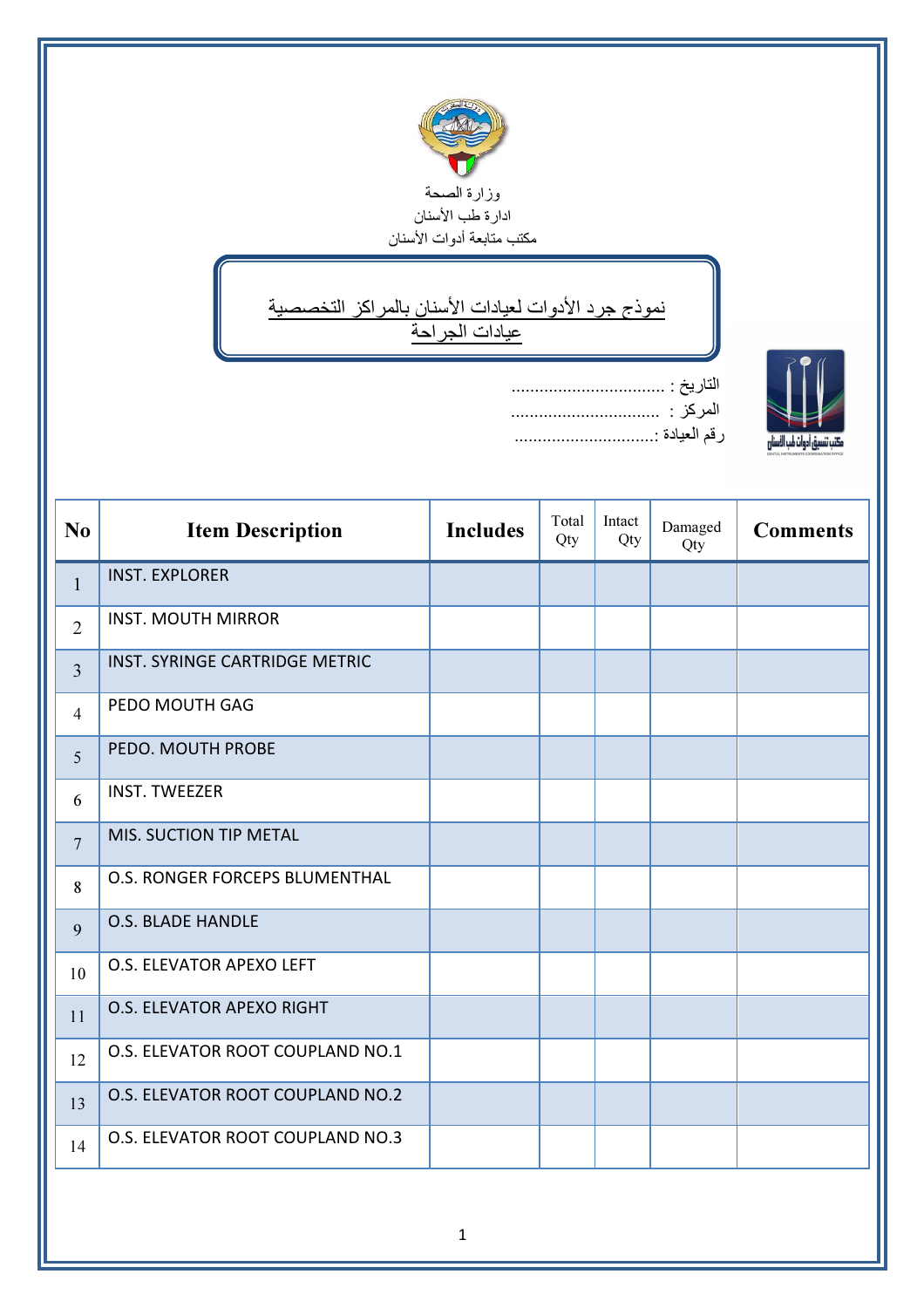| N <sub>o</sub> | <b>ITEM DESCRIPTIONS</b>                                             | <b>Includes</b> | Total<br>Qty | Intact<br>Qty | Damaged<br>Qty | <b>Comments</b> |
|----------------|----------------------------------------------------------------------|-----------------|--------------|---------------|----------------|-----------------|
| 15             | O.S. ELEVATOR ROOT CRYER LEFT                                        |                 |              |               |                |                 |
| 16             | O.S. ELEVATOR ROOT CRYER RIGHT                                       |                 |              |               |                |                 |
| 17             | O.S. ELEVATOR ROOT WARWICK LEFT                                      |                 |              |               |                |                 |
| 18             | O.S. ELEVATOR ROOT WARWICK RIGHT                                     |                 |              |               |                |                 |
| 19             | <b>O.S. ELEVATOR ROOT WARWICK</b><br><b>STRAIGHT</b>                 |                 |              |               |                |                 |
| 20             | <b>O.S. ARTERY FORCEPS STRAIGHT</b>                                  |                 |              |               |                |                 |
| 21             | <b>O.S. ARTERY FORCEPS CURVED</b>                                    |                 |              |               |                |                 |
| 22             | O.S. ARTERY FORCEPS MOSQUITO<br><b>STRAIGHT</b>                      |                 |              |               |                |                 |
| 23             | O.S. ARTERY FORCEPS MOSQUITO<br><b>CURVED</b>                        |                 |              |               |                |                 |
| 24             | <b>O.S. FORCEPS EXTRACTION ADULT</b><br><b>LOWER CUSPID-BICUSPID</b> |                 |              |               |                |                 |
| 25             | <b>O.S. FORCEPS EXTRACTION ADULT</b><br><b>LOWER WISDOM MOLAR</b>    |                 |              |               |                |                 |
| 26             | <b>O.S. FORCEPS EXTRACTION ADULT</b><br><b>LOWER ANTERIOR</b>        |                 |              |               |                |                 |
| 27             | <b>O.S. FORCEPS EXTRACTION ADULT</b><br><b>LOWER MOLAR</b>           |                 |              |               |                |                 |
| 28             | O.S. FORCEPS EXTRACTION ADULT<br>LOWER ROOT                          |                 |              |               |                |                 |
| 29             | <b>O.S. FORCEPS EXTRACTION ADULT</b><br><b>UPPER WISDOM MOLAR</b>    |                 |              |               |                |                 |
| 30             | O.S. FORCEPS EXTRACTION ADULT<br><b>UPPER CANINE</b>                 |                 |              |               |                |                 |
| 31             | O.S. FORCEPS EXTRACTION ADULT<br><b>UPPER LEFT MOLAR</b>             |                 |              |               |                |                 |
| 32             | <b>O.S. FORCEPS EXTRACTION ADULT</b><br><b>UPPER RIGHT MOLAR</b>     |                 |              |               |                |                 |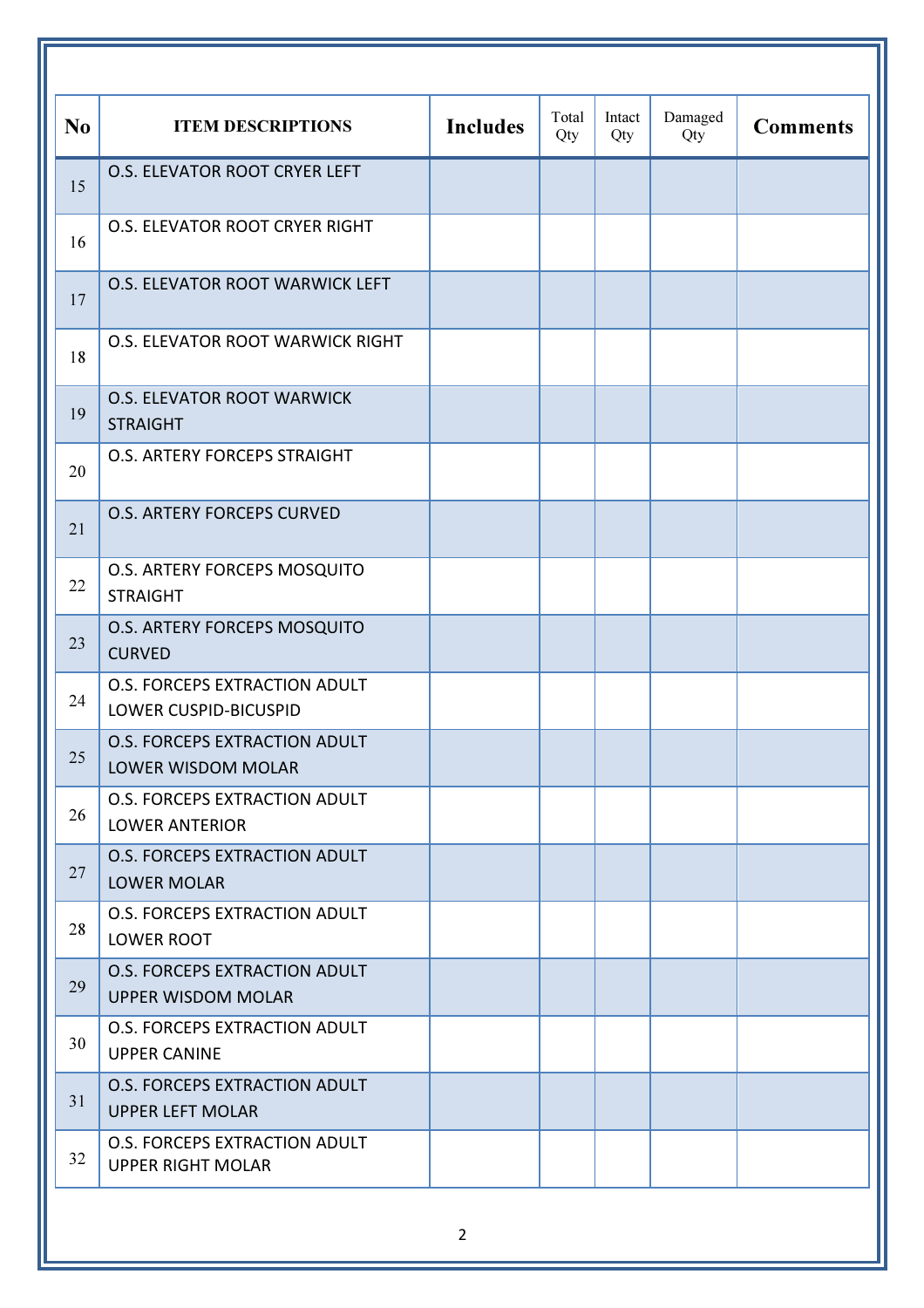| N <sub>o</sub> | <b>Item Description</b>                                             | <b>Includes</b> | Total<br>Qty | Intact<br>Qty | Damaged<br>Qty | <b>Comments</b> |
|----------------|---------------------------------------------------------------------|-----------------|--------------|---------------|----------------|-----------------|
| 33             | <b>O.S. FORCEPS EXTRACTION ADULT</b><br><b>UPPER PREMOLAR</b>       |                 |              |               |                |                 |
| 34             | O.S. FORCEPS EXTRACTION ADULT<br><b>UPPER ANTERIOR</b>              |                 |              |               |                |                 |
| 35             | O.S. FORCEPS EXTRACTION ADULT<br><b>UPPER ROOT ANTERIOR</b>         |                 |              |               |                |                 |
| 36             | <b>O.S. FORCEPS EXTRACTION ADULT</b><br><b>UPPER ROOT POSTERIOR</b> |                 |              |               |                |                 |
| 37             | O.S. NEEDLE HOLDER MAYO-HEGAR<br>15CM                               |                 |              |               |                |                 |
| 38             | O.S. BONE SOFT TISSUE NIPPERS                                       |                 |              |               |                |                 |
| 39             | <b>O.S. RETRACTOR LAGENBECK</b>                                     |                 |              |               |                |                 |
| 40             | O.S. RETRACTOR REVERSE LAGENBECK                                    |                 |              |               |                |                 |
| 41             | O.S. MINNESOTTA RETRACTOR                                           |                 |              |               |                |                 |
| 42             | O.S. CHEECK & LIP RETRACTOR                                         |                 |              |               |                |                 |
| 43             | O.S. TISSUE FORCEPS (ADSON)                                         |                 |              |               |                |                 |
| 44             | <b>ORTH LIGATURE CUTTER</b>                                         |                 |              |               |                |                 |
| 45             | ORTH LIGATURE TUCKER                                                |                 |              |               |                |                 |
| 46             | ORTH MATHIEU NEEDLE HOLDER<br><b>STANDARD</b>                       |                 |              |               |                |                 |
| 47             | PEDO PAPPOSE LARGE                                                  |                 |              |               |                |                 |
| 48             | PR INST. CURETTE MILLER 9                                           |                 |              |               |                |                 |
| 49             | PR BONE FILE MILLER 52                                              |                 |              |               |                |                 |
| 50             | PR INST. SCISSORS CURVED                                            |                 |              |               |                |                 |
| 51             | PR INST. SCISSORS STRAIGHT                                          |                 |              |               |                |                 |
| 52             | PR INST. SCISSORS SUTURE STRAIGHT                                   |                 |              |               |                |                 |
| 53             | PR TISSUE PLIERS NO.33                                              |                 |              |               |                |                 |
| 54             | PR PERIOSTEAL ELEVATOR MOLT                                         |                 |              |               |                |                 |